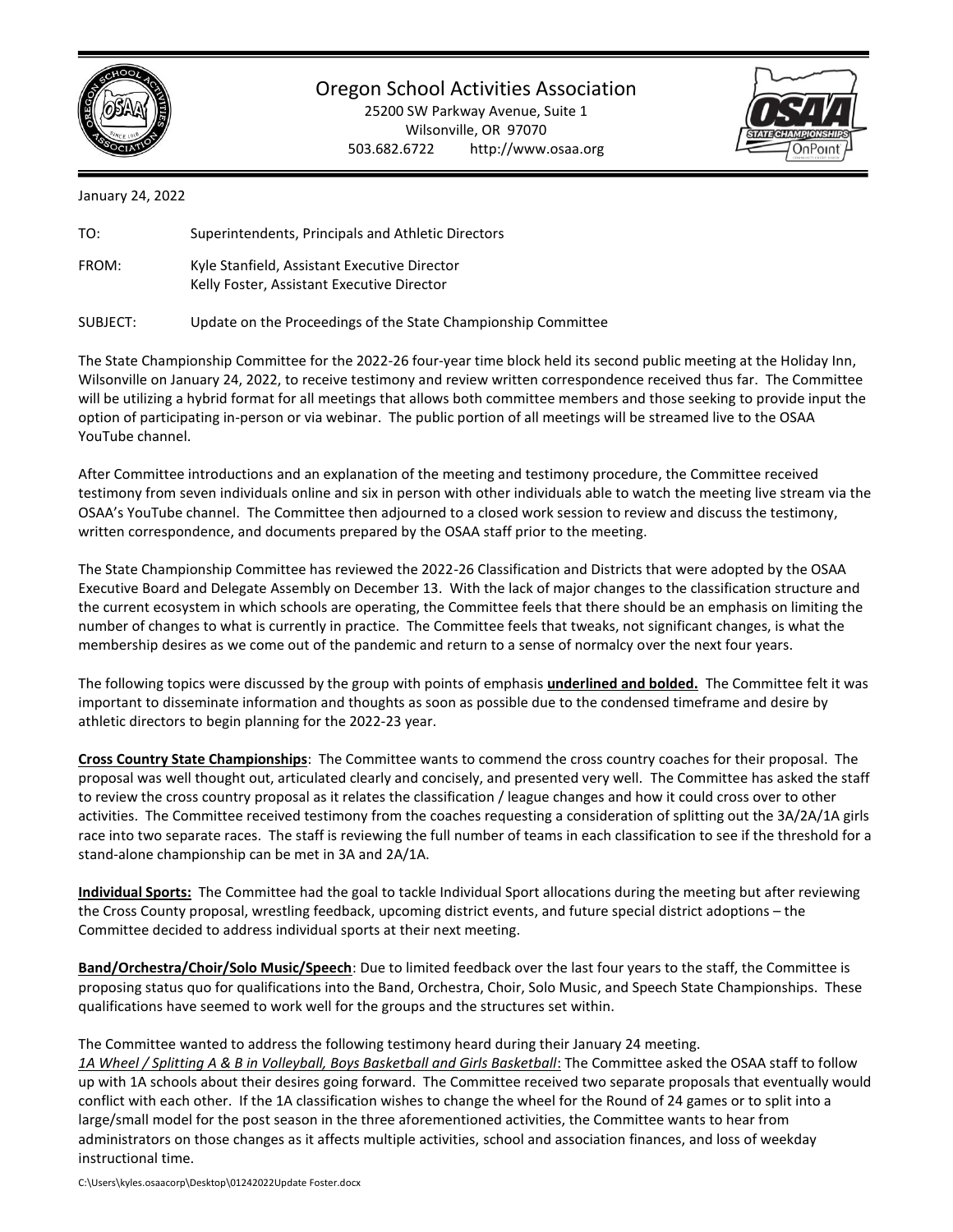The Committee heard a presentation from the *OACA Baseball coaches regarding a double elimination event* starting in the round of 8 for the 6A, 5A, and 4A. The same format would begin in the semifinals for the 3A and 2A/1A. The Committee is hesitant to support this change because of the lack of feedback from administrators on the idea. There are significant questions regarding the number of potential neutral sites needed (also would apply to softball), event management at those sites, availability etc. The Committee requests the OACA Baseball Coaches get a sense of support from administrators in the near future understanding that the overall sentiment from schools is not to create significant changes overall.

## **Reimbursement Formula**

The Committee is in favor of modifying the OSAA reimbursement formula to allow more experiences for students at state championships where structure would be similar. To enable those experiences, the Committee is exploring the elimination of mileage from the two lowest tiers of the reimbursement formula (0-200, 201-300 round trip mileage) and potentially the elimination of per diem from 201-300 round trip mileage. *The Committee would like feedback on how this modification would affect schools.*

The Committee continues to support the **Dance/Drill State Championship** moving to a category structure and **team sport bracket structures** as previously published in the update from the January 10 meeting (see below):

## **Team Sports Bracketed Event Structures**

The Committee has created a template for bracketed team events (excluding special districts and football). The following are the Committee's initial thoughts on proposed allocations for volleyball, soccer (B&G), basketball (B&G), baseball, and softball. *6A*: 32 team brackets; three automatic qualifiers per league (21), plus 11 at large via the rankings

*5A*: 16 team brackets; 5A-1 & 5A-3 receive four automatic qualifiers, 5A-2 & 5A-4 receive three automatic qualifiers (14), plus two at large via the rankings

*4A*: 16 team brackets; eight automatic qualifiers (league champion plus top two #2 teams via rankings), plus eight additional qualifiers via play-in

*3A*: 16 team brackets; three automatic qualifiers for 3A-5, two automatic qualifiers for all other leagues (13), plus three at large via the rankings.

*2A*: 16 team brackets; 2A-1 receive three automatic qualifiers, 2A-4 receives two automatics qualifiers, 2A-2 and 2A-3 receive four automatic qualifiers (13), plus three at large via rankings

**1A**: 24 team brackets; three automatic qualifiers per league.

Football is not included at this time as the State Championship Committee will be working jointly with the Football Ad Hoc Committee on the structure of the Football State Championships. Bracketed team events for special districts are not included as the OSAA Staff is collecting information from this past Fall and upcoming Spring on the number of teams participating in 3A/2A/1A Boys and Girls Soccer, 2A/1A Baseball and 2A/1A Softball.

**The next public meeting of the State Championship Committee will be at 9am on Monday, February 14, 2022, at the Holiday Inn, Wilsonville**. The general format for the meeting will be for the committee to receive public testimony followed by a closed work session. The Committee added a meeting on Monday, April 18 which allows additional feedback from the Delegate Assembly and from Athletic Directors at their annual conference.

Written suggestions and proposals on these issues, as well as other classification related subjects should be emailed to the OSAA [\(kellyf@osaa.org\)](mailto:kellyf@osaa.org) **Any communication received by the OSAA will be shared with all committee members for review and discussion. Public testimony in person or online will be welcome at the next Committee meeting.**

**Specific proposals submitted to the Committee may be posted to the State Championship Committee page on the OSAA website at [https://www.osaa.org/governance/committees#state-championship-committee.](https://www.osaa.org/governance/committees#state-championship-committee)** 

A full list of meeting dates, Committee Roster, charge to the Committee and information are available at the OSAA website: [https://www.osaa.org/governance/committees#state-championship-committee.](https://www.osaa.org/governance/committees#state-championship-committee)

**The Committee appreciates your support and encourages your participation in this process. Please do not hesitate to contact Kyle Stanfield [\(kyles@osaa.org\)](mailto:kyles@osaa.org) or Kelly Foster [\(kellyf@osaa.org\)](mailto:kellyf@osaa.org) at the OSAA if you have any questions.**